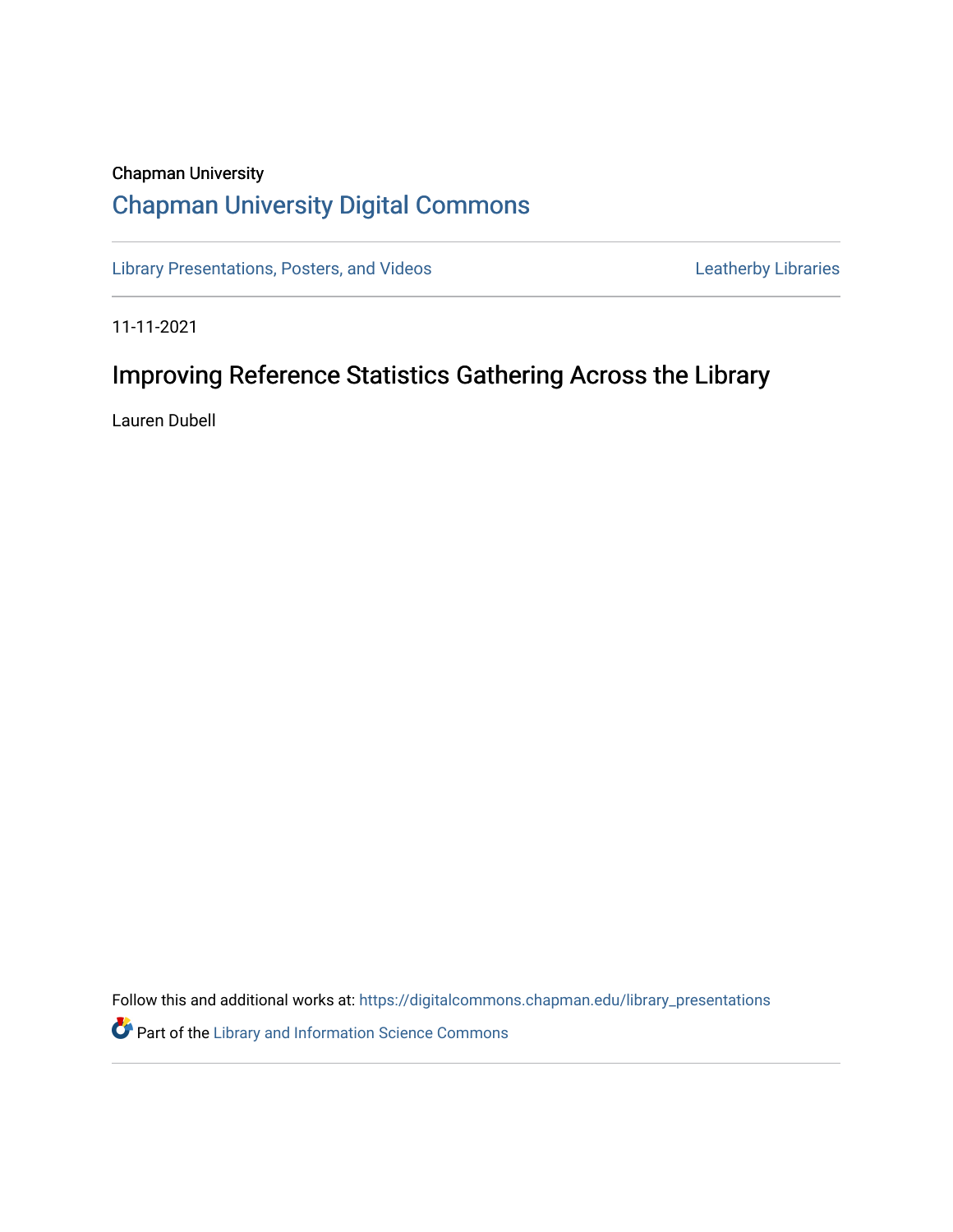## Improving Reference Statistics Gathering Across the Library

### **Comments**

This poster was presented at the Southeastern Assessment Conference on November 11, 2021.